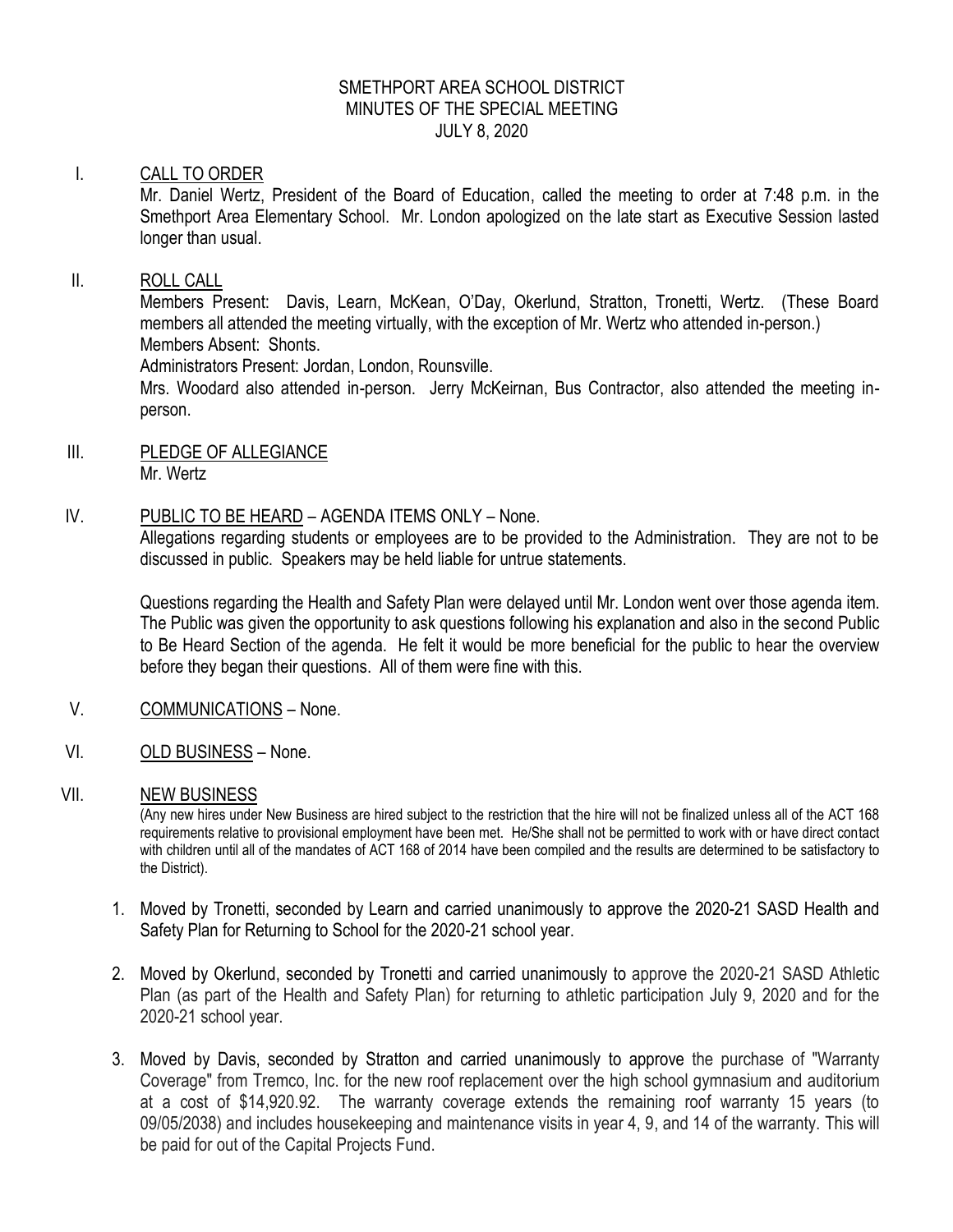- 4. Moved by Davis, seconded by Stratton and carried unanimously to approve the purchase of Roof Restoration at a cost of \$223,526.52 for SASD Roofs CAF5, CAF6, Faculty Room, Library, Science Wing, and Canopies 1 to 5 from David Maines Assoc. Inc. via the NIPA Procurement Program. This roof system restoration includes a 20-year warranty for the roofs and on-site inspections and monitoring provide by Tremco, Inc. during construction. Expenses will be paid from Capital Projects Fund.
- 5. Moved by McKean, seconded by Stratton and carried unanimously to approve the replacement of sidewalk and edging at the corner of the Maintenance Yard in the High School gym circle by Clarke Contracting at a cost of \$11,000. Expenses will be paid from the Capital Projects Fund.
- 6. Moved by Okerlund, seconded by Tronetti and carried unanimously to approve Christian T. Mattie III, Mattie & Alfieri Attorneys at Law as the SASD School Solicitor for the 2020-21 school year at a retainer fee of \$4,500 and an hourly rate of \$140/hour for special work outside the retainer fee.
- 7. Moved by Stratton, seconded by McKean and carried unanimously to approve "Wildlife and Fisheries Study" as a new elective science course at the SAJSHS as presented.
- 8. Moved by Davis, seconded by Okerlund and carried unanimously to approve an agreement, as presented, with Alcohol and Drug Abuse Services Inc. to provide services for the Student Assistance Program for the 2020-21 school year.
- 9. Moved by Davis, seconded by Learn and carried unanimously to approve the proposal to replace the entry door in the Tech Ed wing of the high school by Hallstrom Construction in the amount of \$8,118. Expenses will be paid from the Capital Projects Fund.
- 10. Moved by Learn, seconded by Tronetti and carried unanimously to approve Shane Locke and Doug Rose for Summer Technology help for an additional 30 days total at a rate of \$125/day. *The following stipulations shall apply to all supplemental positions and hires for the summer of 2020 and the 2020-2021 School Year. If the temporary work position, extra hours, season or activity is not completed, these positions will be paid on a pro-rated basis from the first date of student-involved activities/work until the end of the activity/work. SASD will consider any future guidance on supplemental pay that clarifies an appropriate direction related to paying supplemental positions for activities not completed.*
- 11. Moved by Learn, seconded by Tronetti and carried unanimously to approve a resolution (as presented) designating that the Health and Safety Plan shall be automatically amended or superseded by any applicable statute or order of the Commonwealth of Pennsylvania affecting its requirements and accounting for the two orders currently in effect regarding wearing of face coverings in school and at activities, and quarantine guidelines for individuals traveling out of state.
- 12. Moved by Davis, seconded by McKean and carried unanimously to approve a resolution (as presented) designating that the Athletic Health and Safety Plan shall be automatically amended or superseded by any applicable statute or order of the Commonwealth of Pennsylvania affecting its requirements and accounting for the two orders currently in effect regarding wearing of face coverings in school and at activities, and quarantine guidelines for individuals traveling out of state.
- 13. Moved by Stratton, seconded by Davis and carried unanimously to approve a proposal to paint the high school gymnasium by Rob Cosper, painting contractor, at a cost of \$3,000 for labor only. (Expenses will be paid from the General Fund and the paint and materials will be purchased directly by the school district for the project.)